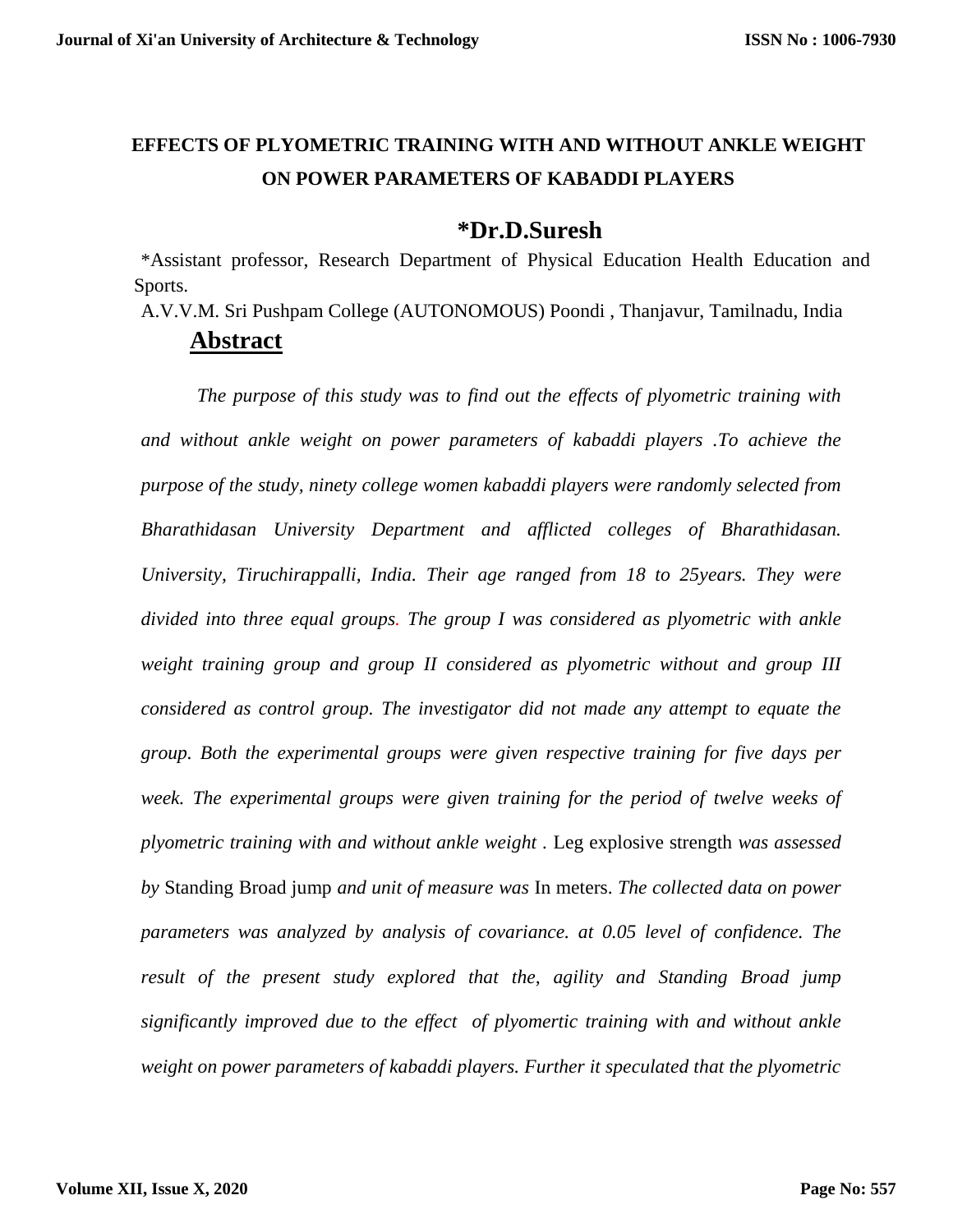*with ankle weight training produces better improvement when compared with plyometric training without ankle weight training group and control group.*

> **Key notes: plyometric with ankle weight training, leg explosive power and kabaddi players.**

#### **INTRODUCTION**

Weight training, also known as weight training or strength training, is for everyone. It is an important tool for achieving a complete healthy life. Weight training is not only for athletes, but also for those who want to build or tone muscle, or those who are using weight training to achieve a better looking body. One may also hear the terms weight training (or weight lifting) and strength training used to describe working the muscles with resistance. weight training is the term used to describe using weights, machines, and even one's own bodyweight to effectively work one's muscles. It is an umbrella term used to accurately describe all forms of weight training, whether working with weights or not. Although strength training accurately describes what weight training does, many people do not use the term because they think it only applies to those trying to become bigger and stronger when, in fact, all weight training which is correctly done indeed increases strength, but does not necessary visibly increase size. Weight training does improve the look and tone of the body but it is now known to be more than just a specialized exercise activity. Weight training environment involves numerous types of equipment to improve variety in a health-club of physical capacities - from improving daily movement to enhancing performance or changing appearance. In particular, weight training improves the functional performance of the neuromuscular system - the system of muscles and nerve pathways that direct and control movement. Weight training produces increased strength, superior movement performance and general fitness, including enhanced function of the respiratory, cardiac and metabolic systems. Other improvements include an increase in muscle mass, strengthening of connective tissue and supportive tissue as well as improvements in posture and physique. Weight training has many psychological benefits as well. It can boost self-confidence, increase motivation, enhance perseverance and produce a strong commitment to fitness. Serious athletes do not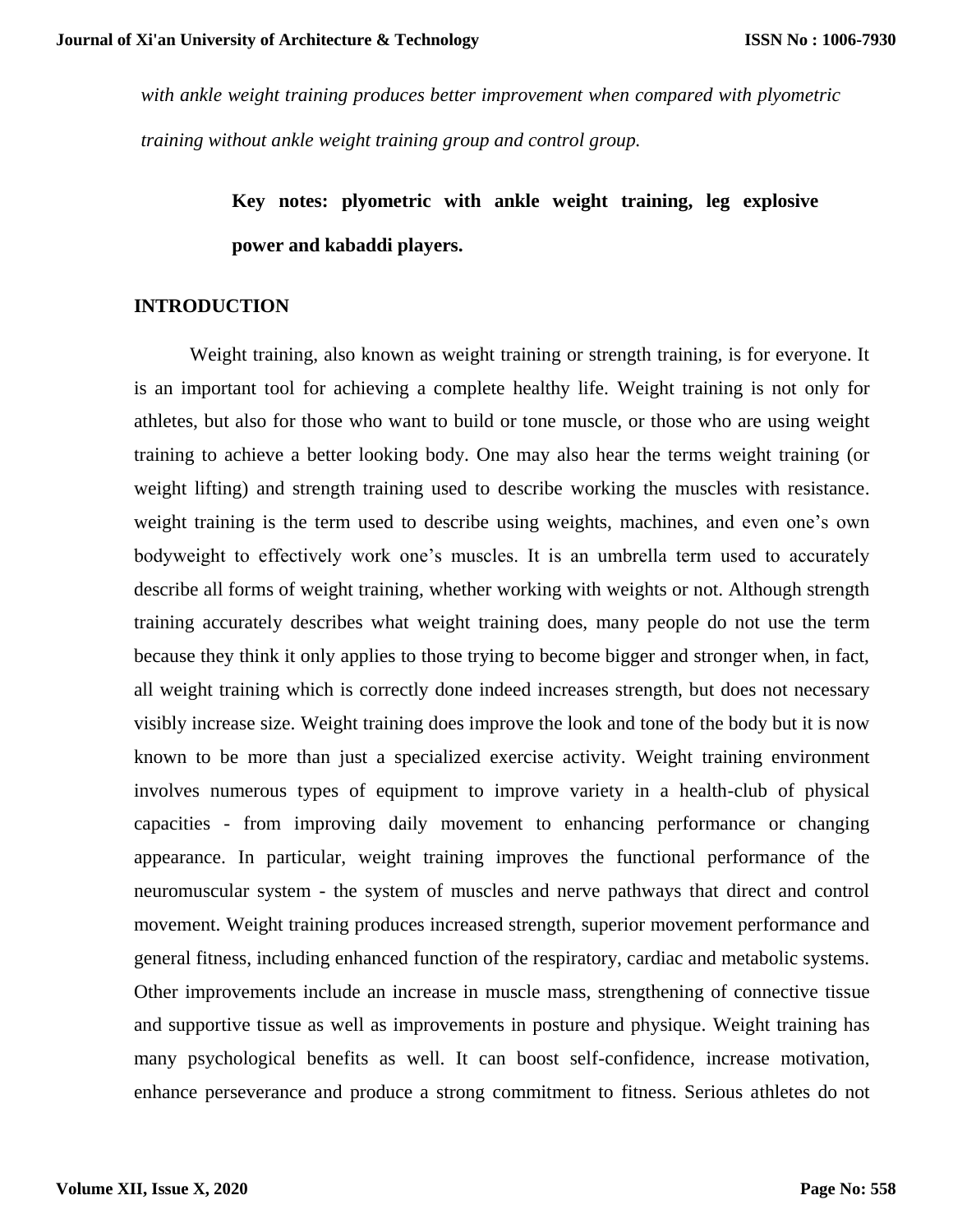need reminding of the importance of integrating weight training into their year-round conditioning regimes. They know there's no quicker way to significantly boost their levels of strength, speed – and even their endurance.

Ankle weight are a convenient and cheap method of adding resistance to your leg and abdominal workout resistance training also know as strength or weight training is an external part any exercise region. Ankle weights are commonly used during a variety of exercises with the goal of enhancing the benefits of the workout. While there are certainly benefits to the use of these training aids, their advantages are limited to certain targeted areas. Some of the more common uses of ankle weights may actually hurt rather than help. Ankle weights do make the large muscles of the lower body, such as quads, gluteus and hamstrings, work harder to perform exercises that you normally do. Used as part of your strength training program, they can be an effective tool. For those who may not have access to free weights or machines to build strength, they can be a helpful addition to that part of your workout. Going out and buying ankle weights to enhance your exercise routine is one option for building strength, but it does come with potential negatives. To improve the quality of a cardiovascular program, there are other options out there. Running or walking up and down stairs, or taking your jog to an area where there are hills to run are both solid options for providing the additional challenge you seek. The main benefit derived from the use of ankle weights comes when they are used for strength training targeted at the larger muscles of the legs. For someone who is performing leg lifts or knee raises of different kinds for the purpose of strengthening the lower body, ankle weights work like free weights for the legs. Even at two or five pounds, there is a tangible benefit to the leg muscles when adding weight to those exercises.

#### **METHODOLOGY**

The purpose of this study was to find out the effects of plyomertic training with and without ankle weight on power parameters of kabaddi players .To achieve the purpose of the study, ninety college women kabaddi players were randomly selected from Bharathidasan University Department and afflicted colleges of Bharathidasan. University, Tiruchirappalli, India. The group I was considered as plyometric with ankle weight training group and group II considered as plyometric without and group III considered as control group. The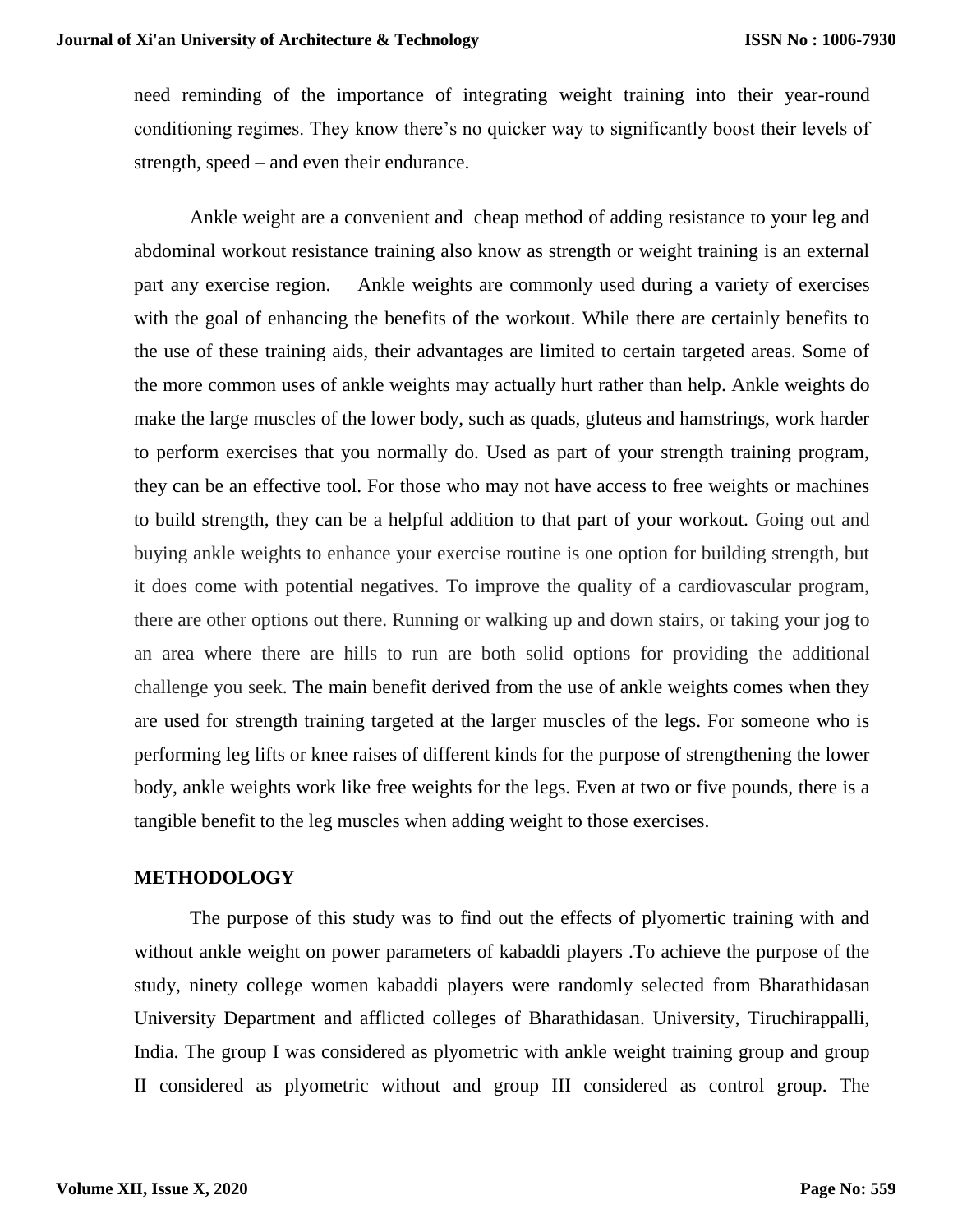investigator did not made any attempt to equate the group. Both the experimental groups were given respective training for five days per week. The experimental groups were given training for the period of twelve weeks of plyometric training with and without ankle weight.

#### **DESIGN**

The evaluated power parameters, Leg explosive strength was assessed by Standing Broad jump and unit of measure was In meters The parameters were measured at baseline and after 12 weeks of plyometric training with and without ankle weight training.

### **TRAINING PROGRAMME**

The training program was lasted for 45 minutes per session in a day, 5days in a week for a period of twelve weeks duration. This 45 minutes included 5 minutes warm up and 5 minutes warm down remaining 35 minutes allotted for training programme. Every two weeks of training 5% of intensity was increased from 65% to 75% of work load. The training load was increased from the maximum working capacity of the effect of plyometric training with and without ankle weight training was analyzed by using analysis of co variance to find out the significant improvement between pre and post. In all cases the criterion for statistical significance was set at if 0.05 level of confidence (P< 0.05).

#### **EXPERIMENTAL DESIGN**

The random group design was employed in this study. The selected subjects were divided into two groups, namely experimental group I and experimental group II and control group. Each group consists of 30 subjects. The treatment was administered to all the groups for a period of twelve weeks. At the end of  $12<sup>th</sup>$  week post test were administered to both the groups.

The collected data on physical variables due to the effect of with and without ankle weight training was analyzed by computing mean and standard deviation and analysis of co variance. In order to find out the significant improvement if any't' test was applied. 0.05 level of confidence was fixed to test the level of significance.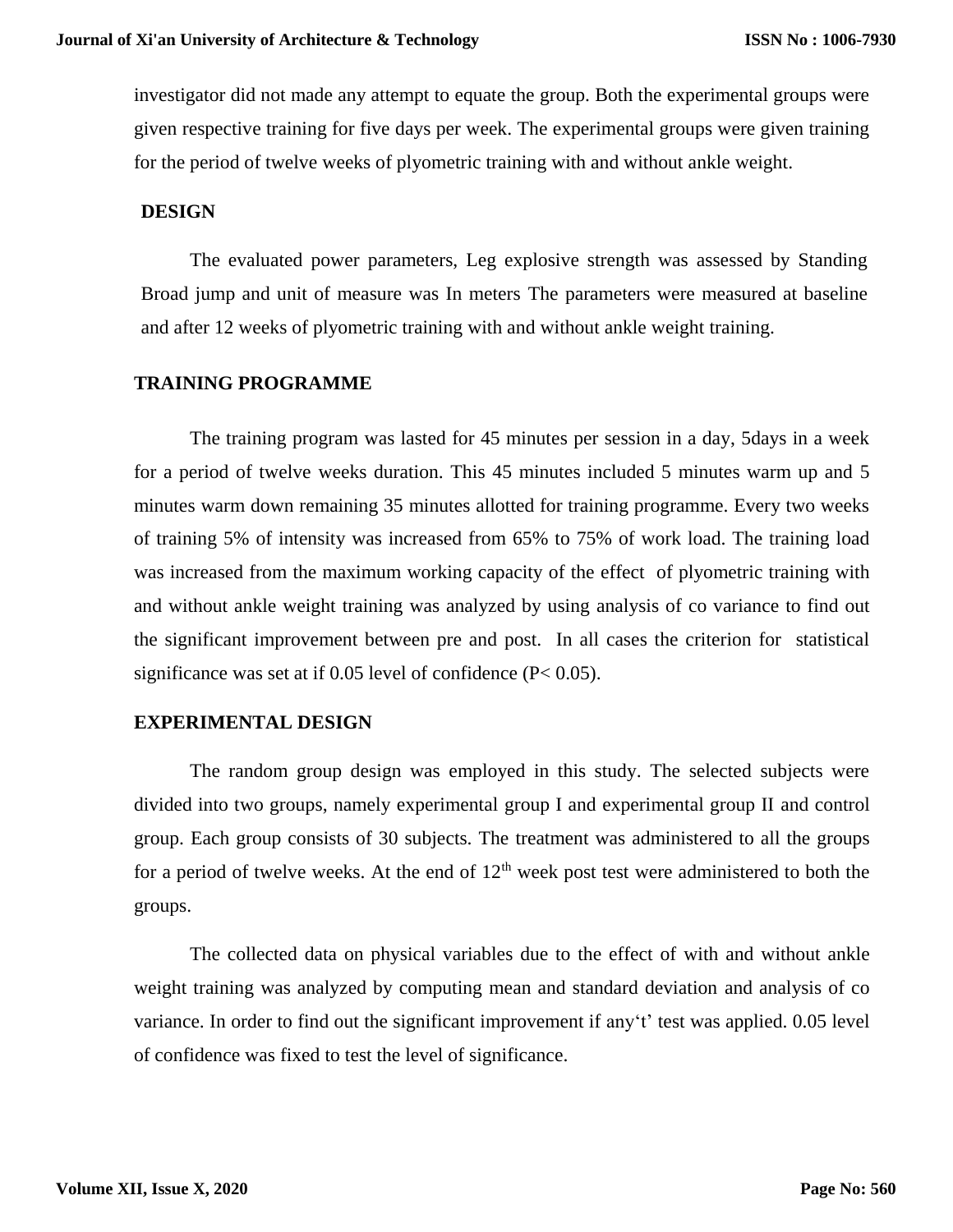### **Table 1**

# **Computation of 't' ratio on leg power of plyometric training with ankle weight training group (ptwawtg), plyometric training without ankle weight training group (ptwoawtg) and control group**

#### **(Scores in centimeters)**

| <b>Groups</b>                                                            | Pre – test<br>mean | <b>Pre</b> – test<br>S. D $(\pm)$ | Post - test<br>mean | $Post - test$<br>$S. D(\pm)$ | 't' ratio |
|--------------------------------------------------------------------------|--------------------|-----------------------------------|---------------------|------------------------------|-----------|
| plyometric training with<br>ankle weight training<br>group (PTWAWTG),    | 543.40             | 4.58                              | 635.03              | 26.34                        | 18.89*    |
| plyometric training without<br>ankle weight training group<br>(PTWOAWTG) | 542.73             | 6.46                              | 574.73              | 12.81                        | 17.58*    |
| Control group $(CG)$                                                     | 543.46             | 4.42                              | 543.00              | 5.07                         | 0.40      |

\*Significant at 0.05 level for the degrees of freedom (1 and 29), 2.045

Table 1. shows that the't' ratios on leg power of PTWAWTG and PTWOAWTG were 18.89\* and 17.58\* respectively. Since, these values were higher than the required table value of 2.045, it was found to be statistically significant at 0.05 level of confidence for degrees of freedom 1 and 29. Further, the obtained't' ratio between pre and post test of the control group 0.404 was lesser than the required table value of 2.045, and it was found to be not statistically significant.

From the results it was inferred that, PTWOAWTG and PTWOAWTG produced significant improvement in the leg power of kabaddi players.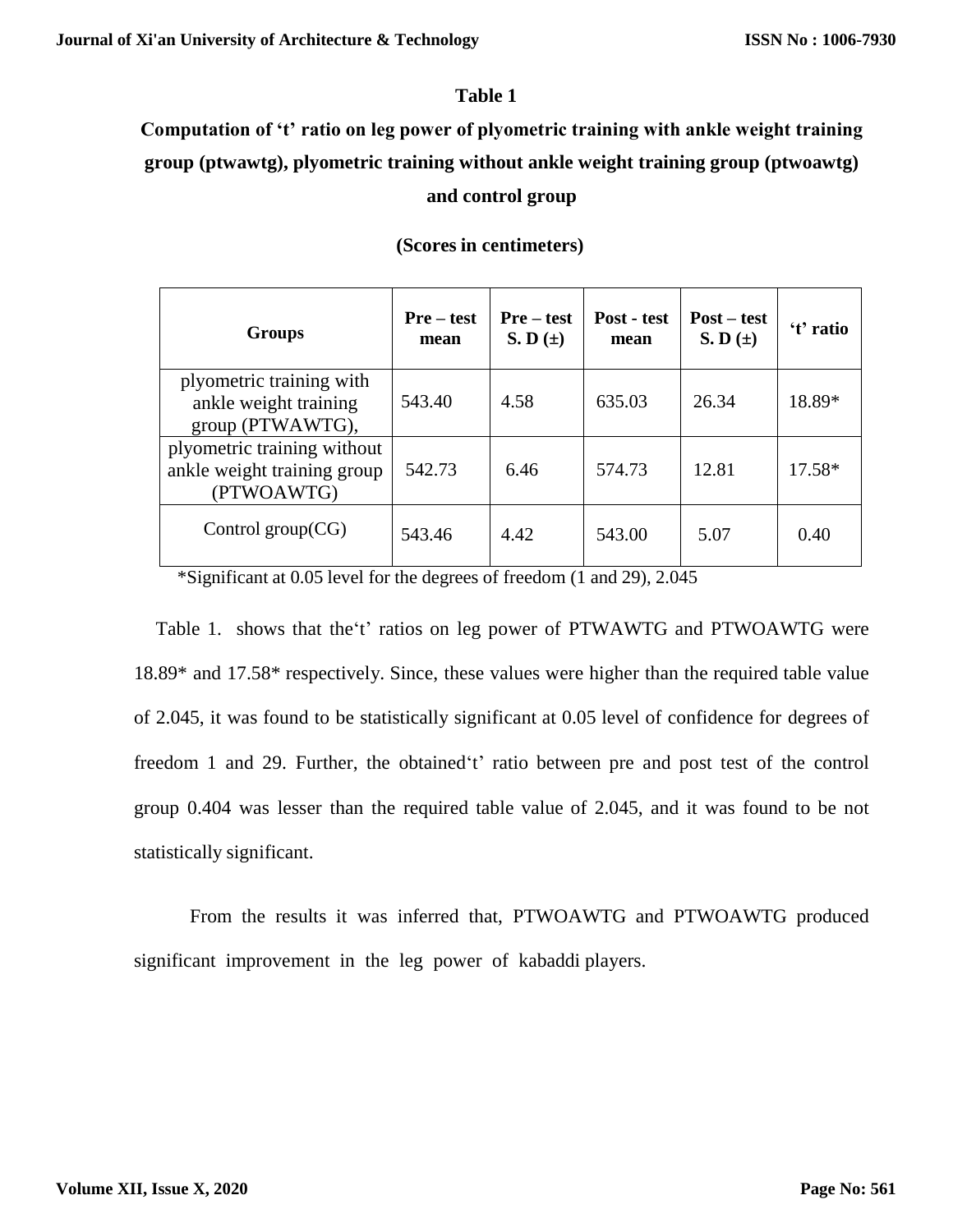### **Table -II**

**Analysis of covariance on pre, post and adjusted post test means on leg power of plyometric training with ankle weight training group (PTWAWTG), plyometric training without ankle weight training group (PTWOAWTG) and control group**

| <b>Test</b>       | plyometric<br>training with<br>ankle weight<br>training<br>group<br>(PTWAWTG) | plyometric<br>training<br>without<br>ankle weight<br>training<br>group<br>(PTWOAW<br>TG) | Control<br>group<br>(CG) | <b>Source</b><br>of<br><b>variance</b> | df             | Sum of<br>squares | <b>Mean</b><br>square | <b>F</b> -ratio |  |
|-------------------|-------------------------------------------------------------------------------|------------------------------------------------------------------------------------------|--------------------------|----------------------------------------|----------------|-------------------|-----------------------|-----------------|--|
| <b>Pre-test</b>   | 543.40<br>542.73                                                              |                                                                                          | 543.20                   | B.G                                    | 2              | 9.86              | 4.93                  | 0.18            |  |
| mean              |                                                                               |                                                                                          |                          | W.G                                    | 87             | 2390.53           | 27.47                 |                 |  |
| Post-test         | 635.03                                                                        | 574.73                                                                                   | 543.00                   | B.G                                    | $\overline{2}$ | 131132.28         | 65566.14              | $222.41*$       |  |
| mean              |                                                                               |                                                                                          |                          | W.G                                    | 87             | 25646.83          | 294.79                |                 |  |
| <b>Adjusted</b>   | 634.88                                                                        | 575.07                                                                                   | 542.80                   | B.G                                    | $\overline{2}$ | 130973.60         | 65486.80              | 231.42*         |  |
| post-test<br>mean |                                                                               |                                                                                          |                          | W.G                                    | 86             | 24335.59          | 282.97                |                 |  |

## **(Scores in centimeters)**

\*Significant at  $0.05$  level for the degrees of freedom  $(2, 87)$  and  $(2, 86)$ ,  $3.10$ 

Table 2 reveals the computation of 'F' ratios on pre test, post test and adjusted post test means of PTWAWTG, PTWOAWTG and CG on leg power.

The obtained 'F' ratio for the pre test means of PTWAWTG, PTWOAWTG and CG on leg power was 0.180. Since, the 'F' value was less than the required table value of 3.10 for the degrees of freedom 2 and 87, it was found to be not significant at 0.05 level of confidence.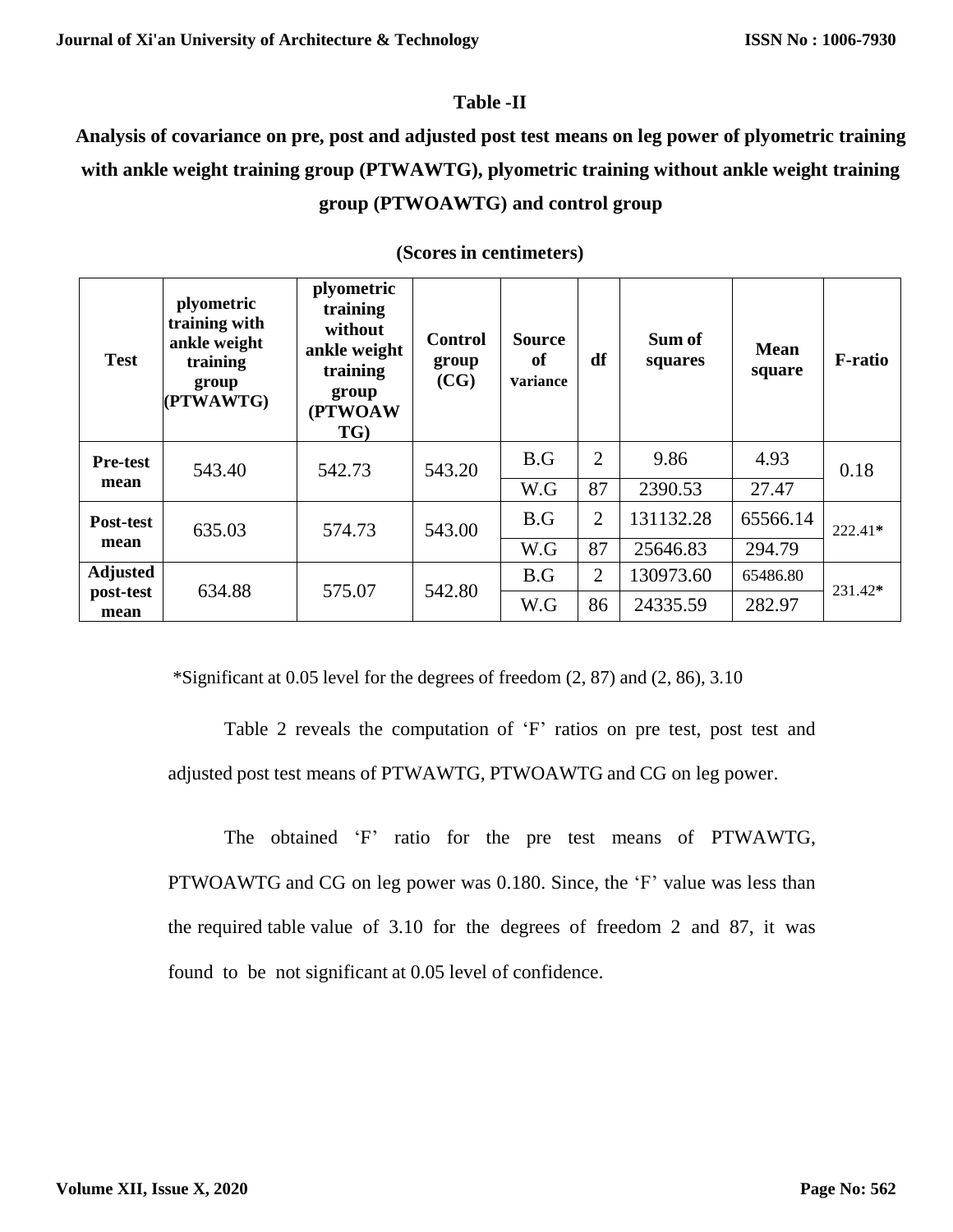Further, the 'F' ratio for post test means of PTWAWTG, PTWOAWTG and CG on leg power was 222.416. Since, the 'F' value was higher than the required table value of 3.10 for the degrees of freedom 2 and 87, it was found to be statistically significant at 0.05 level of confidence.

The obtained 'F' ratio for the adjusted post test means of PTWAWTG, PTWOAWTG and CG on leg power was 231.425.Since, the 'F' value was higher than the required table value of 3.10 for the degrees of freedom 2 and 86, it was found to be statistically significant at 0.05 level of confidence. The results revealed that there was a significant difference in post-test means among PTWAWTG, PTWOAWTG and CG on leg power of kabaddi players.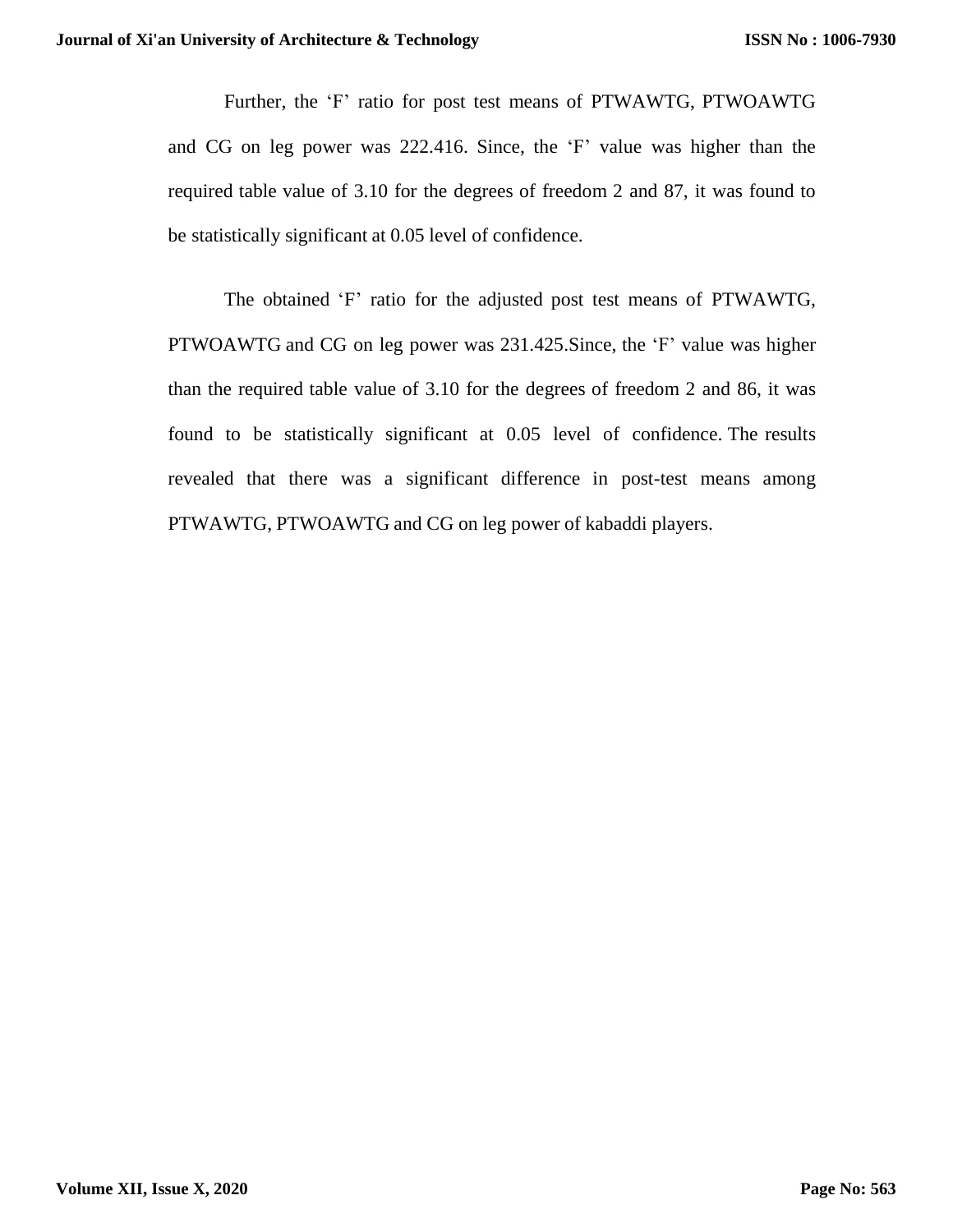#### **Table- III**

### **Scheffee's post hoc test for the differences between the paired**

| plyometric training<br>with ankle weight<br>training group<br>(PTWAWTG) | plyometric training<br>without ankle weight<br>training group<br>(PTWOAWTG) | <b>Control</b><br>group<br>(CG) | Mean<br>difference | Confidence<br><b>Interval</b> |  |
|-------------------------------------------------------------------------|-----------------------------------------------------------------------------|---------------------------------|--------------------|-------------------------------|--|
| 634.88                                                                  |                                                                             | 542.80                          | 92.08*             |                               |  |
| 634.88                                                                  | 575.07                                                                      |                                 | 59.80*             | 12.32                         |  |
|                                                                         | 575.07                                                                      | 542.80                          | $32.27*$           |                               |  |

### **adjusted post-test means of leg power**

\*Significant at 0.05 level

Table 3 revealed that the mean differences between the paired adjusted post test means of all groups.

The mean difference between PTWAWTG and CG, PTWAWTG and PTWOAWTG and PTWOAWTG and CG were 92.083, 59.806 and 32.276 respectively. The values of mean difference of adjusted post test means were higher than confidence interval value of 12.32 and it is found to be statistically significant at 0.05 level of confidence.

From these results it was inferred that twelve weeks of PTWAWTG produced significant improvement in leg power of kabaddi players than PTWOAWTG and CG groups.

Mean values of pre, post and adjusted post test of PTWAWTG and CG, PTWOAWTG and CG on leg power was presented in figure 1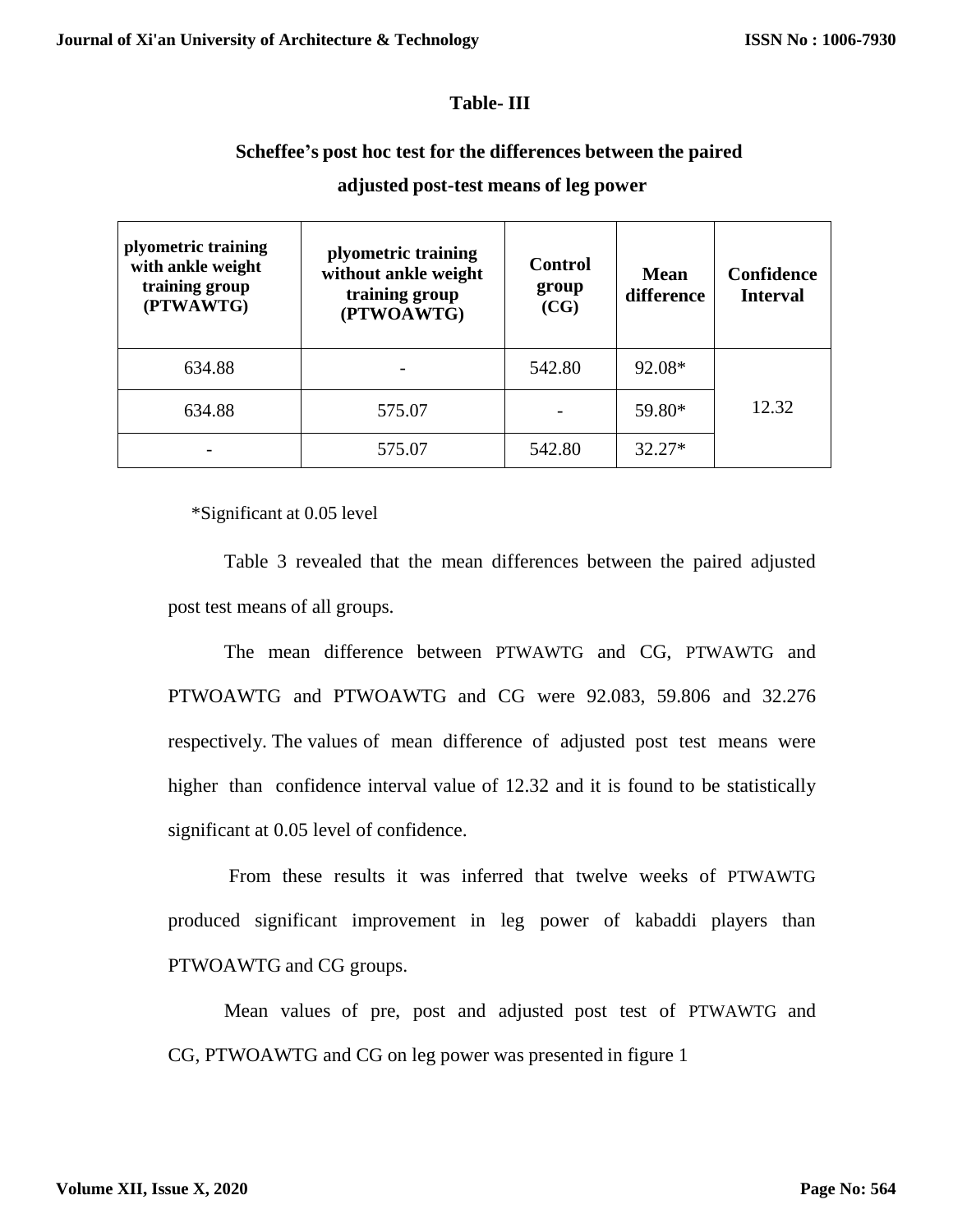



**Bar diagram showing pre, post and adjusted post test means of leg power of plyometric training with ankle weight training group (PTWAWTG), plyometric training without ankle weight training group (PTWOAWTG) and control group**

**(Scores in centimeters)**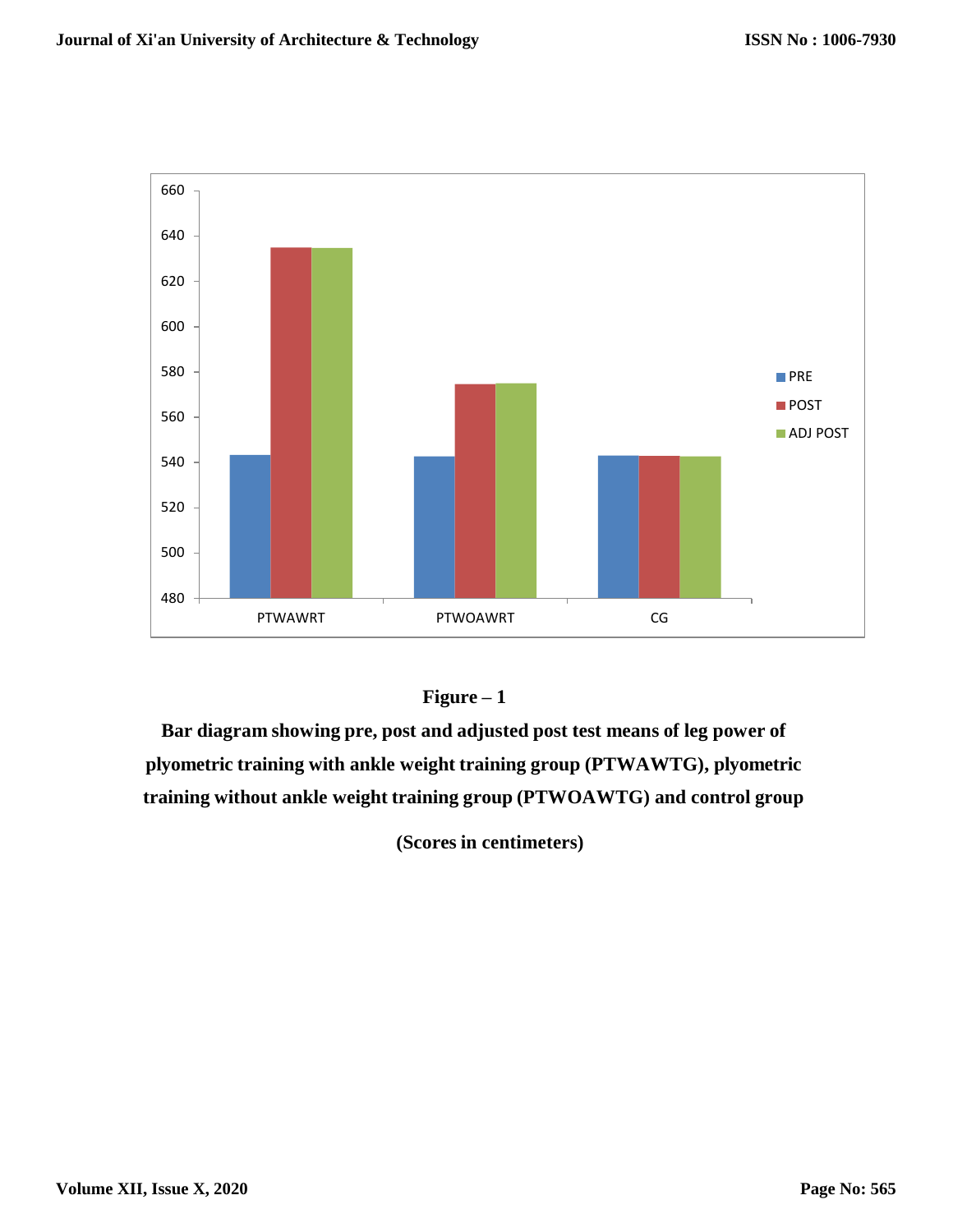#### **Table -IV**

# **Computation of 't' ratio on anaerobic power of plyometric training with ankle weight training group (PTWAWTG), plyometric training without ankle weight training group (PTWOAWTG)and control group**

**(Scores in kg / Mtr / seconds)**

| <b>Groups</b>                                                            | Pre – test<br>mean | <b>Pre</b> – test<br>$S. D (\pm)$ | Post - test<br>mean | $Post - test$<br>$S. D(\pm)$ | 't' ratio |
|--------------------------------------------------------------------------|--------------------|-----------------------------------|---------------------|------------------------------|-----------|
| plyometric training with<br>ankle weight training<br>group (PTWAWTG),    | 413.24             | 56.82                             | 518.58              | 72.58                        | $7.55*$   |
| plyometric training without<br>ankle weight training group<br>(PTWOAWTG) | 414.23             | 56.24                             | 454.69              | 55.17                        | $30.55*$  |
| Control group $(CG)$                                                     | 407.00             | 55.73                             | 406.46              | 56.037                       | 0.10      |

\*Significant at 0.05 level for the degrees of freedom (1 and 29), 2.045

Table 4 shows that the 't' ratio on anaerobic power of PTWAWTG and PTWOAWTG were 7.553 and 30.556 respectively. Since, these values were higher than the required table value of 2.045, it was found to be statistically significant at 0.05 level of confidence for degrees of freedom 1 and 29. Further, the obtained't' ratio between pre and post test of the control group 0.109 was lesser than the required table value of 2.045, and it was found to be not statistically significant.

From the results it was inferred that, combinations of PTWAWTG and PTWOAWTG produced significant improvement on anaerobic power of kabaddi players.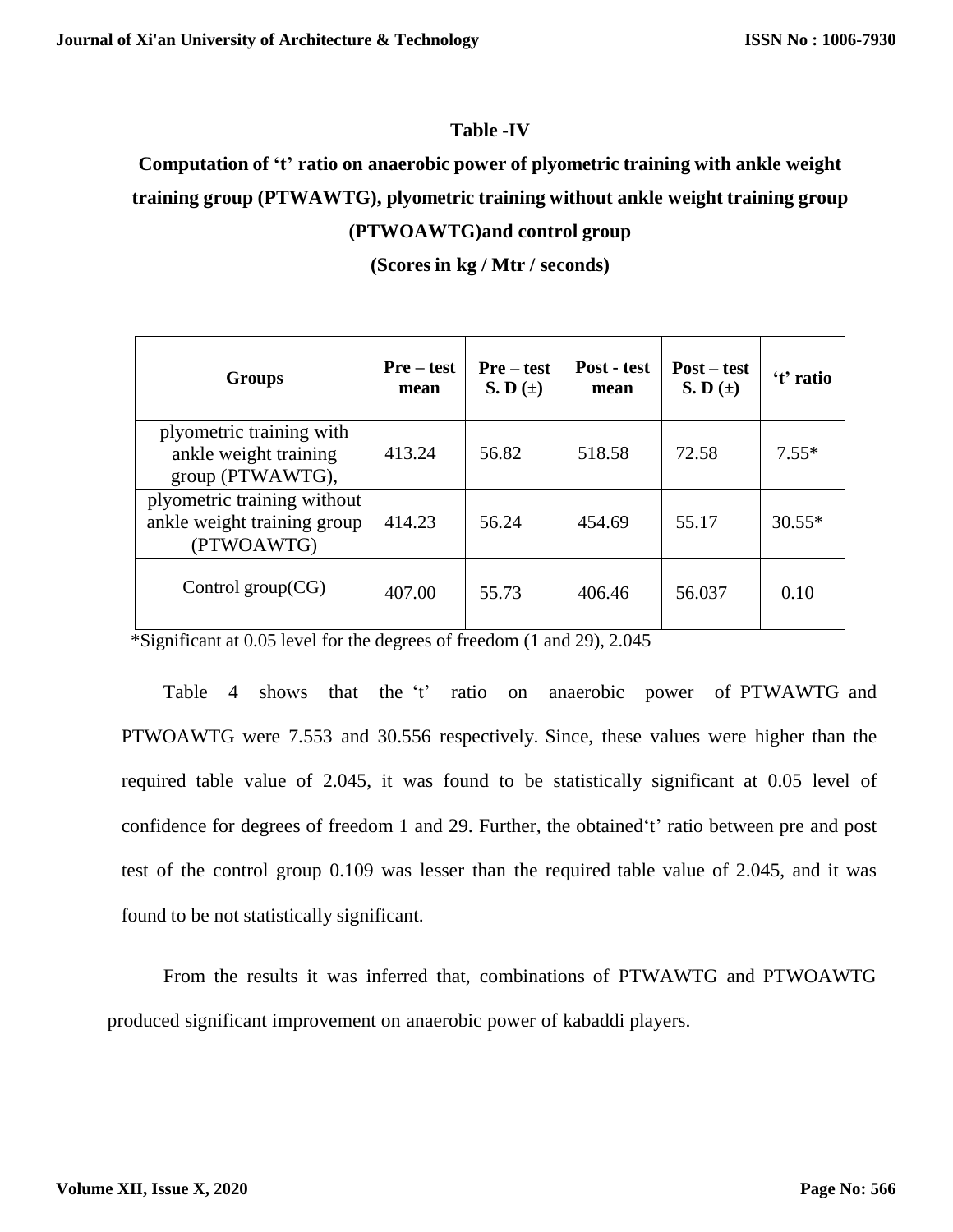#### **Table-V**

# **Analysis of covariance on pre, post and adjusted post test means on anaerobic power of plyometric training with ankle weight training group (PTWAWTG), plyometric training without ankle weight training group (PTWOAWTG) and control group**

| <b>Test</b>     | plyometric<br>training with<br>ankle weight<br>training group<br>(PTWAWTG) | plyometric<br>training<br>without ankle<br>weight training<br>group<br>(PTWOAWTG) | Control<br>group<br>(CG) | <b>Source</b><br>of<br>variance | df             | Sum of<br>squares | <b>Mean</b><br>square | <b>F-ratio</b> |  |
|-----------------|----------------------------------------------------------------------------|-----------------------------------------------------------------------------------|--------------------------|---------------------------------|----------------|-------------------|-----------------------|----------------|--|
| Pre-<br>test    | 413.24                                                                     | 414.23                                                                            |                          | B.G                             | $\overline{2}$ | 920.25            | 460.12                | 0.14           |  |
| mean            |                                                                            |                                                                                   |                          | W.G                             | 87             | 275445.69         | 3166.04               |                |  |
| Post-           | 518.58                                                                     | 454.6                                                                             | 406.46                   | B.G                             | $\overline{2}$ | 189777.31         | 94888.65              | 24.85*         |  |
| test<br>mean    |                                                                            |                                                                                   |                          | W.G                             | 87             | 332111.94         | 3817.37               |                |  |
| <b>Adjuste</b>  |                                                                            |                                                                                   |                          | B.G                             | $\overline{2}$ | 175145.77         | 87572.88              |                |  |
| d post-<br>test | 517.26                                                                     | 452.63                                                                            | 409.85                   | W.G                             | 86             | 175466.54         | 2040.30               | $42.92*$       |  |

**(Scores in kg / Mtr / seconds)**

\*Significant at 0.05 level for the degrees of freedom (2, 87) and (2, 86), 3.10

Table 5 reveals the computation of 'F' ratios on pre test, post test and adjusted post test means of PTWAWTG, PTWOAWTG and CG on anaerobic power.

The obtained 'F' ratio for the pre test means of PTWAWTG, PTWOAWTG and CG on anaerobic power was 0.145 Since, the 'F' value was less than the required table value of 3.10 for the degrees of freedom 2 and 87, it was found to be not significant at 0.05 level of confidence.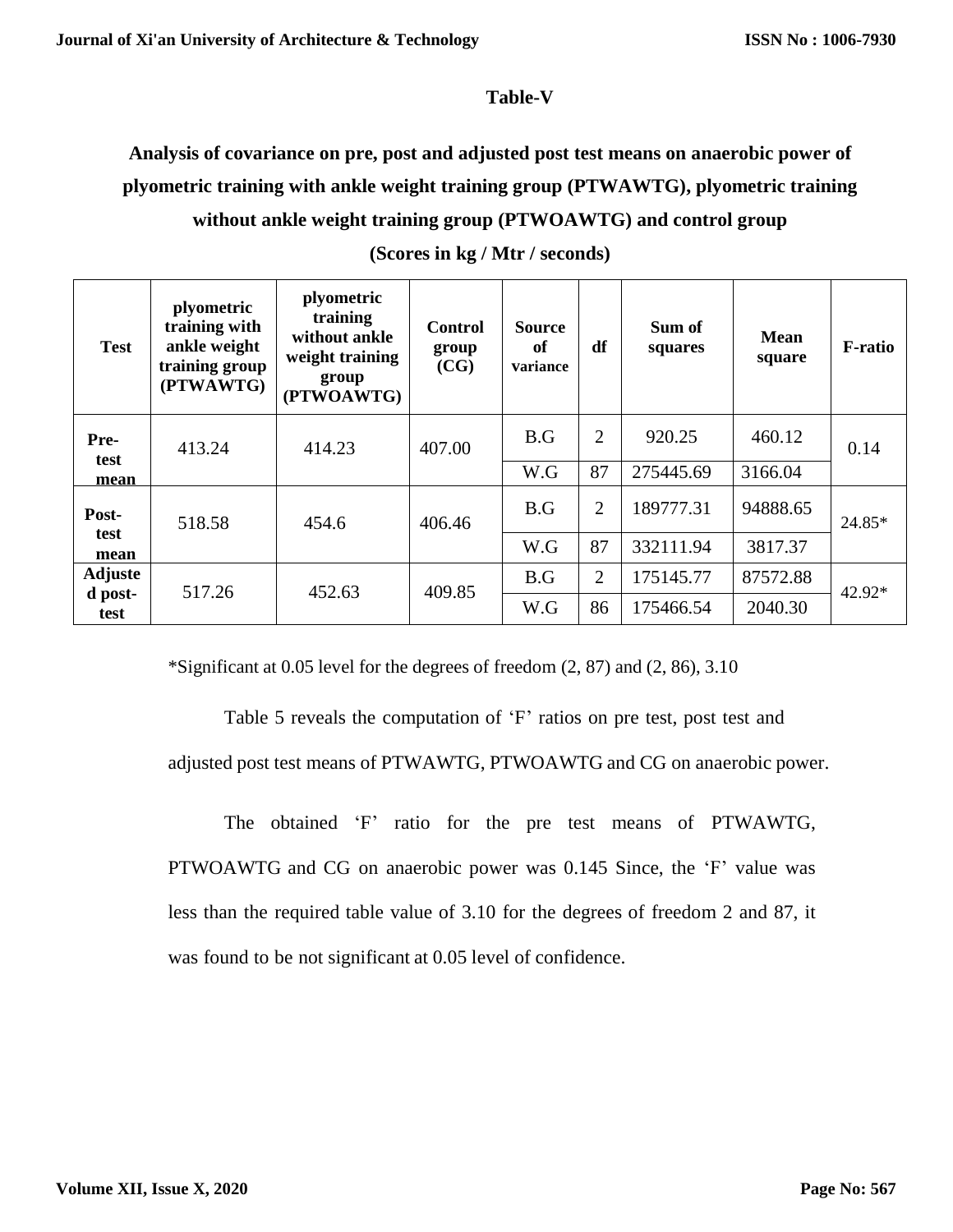Further, the 'F' ratio for post test means of MPTPG, PTWAWTG, PTWOAWTG and CG on anaerobic power was 24.857. Since, the 'F' value was higher than the required table value of 3.10 for the degrees of freedom 2 and 87, it was found to be statistically significant at 0.05 level of confidence.

The obtained 'F' ratio for the adjusted post test means of PTWAWTG, PTWOAWTG and CG on anaerobic power was 42.921.Since, the 'F' value was higher than the required table value of 3.10 for the degrees of freedom 2 and 86, it was found to be statistically significant at 0.05 level of confidence. The results revealed that there was a significant difference in post-test means among PTWAWTG, PTWOAWTG and CG on anaerobic power of kabaddi players.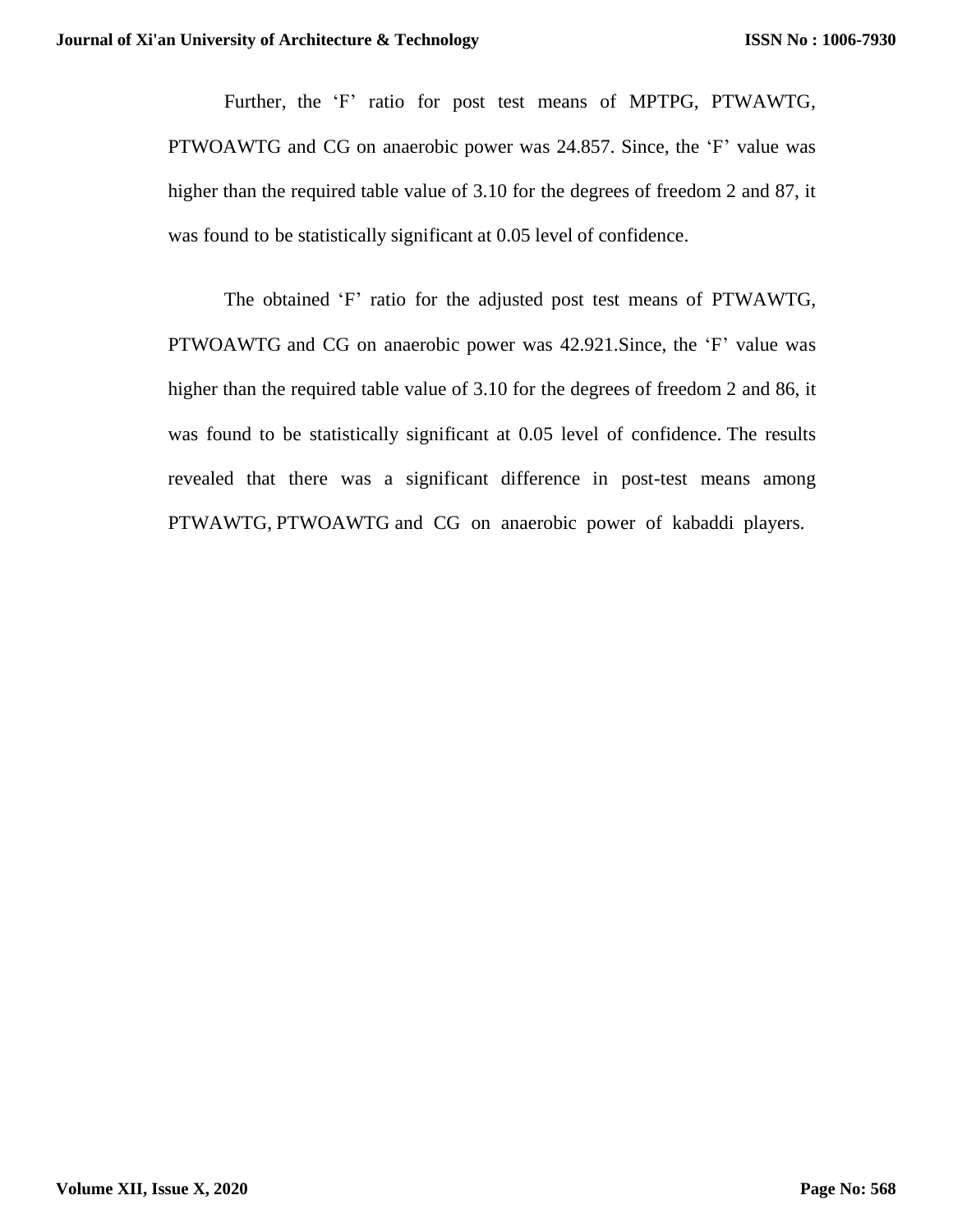### **Table VI**

#### **Scheffee's post hoc test for the differences between the paired**

| plyometric<br>training with<br>ankle weight<br>training group<br>(PTWAWTG) | plyometric training<br>without ankle weight<br>training group<br>(PTWOAWTG) | <b>Control</b><br>group<br>(CG) | <b>Mean</b><br>difference | Confidence<br><b>Interval</b> |
|----------------------------------------------------------------------------|-----------------------------------------------------------------------------|---------------------------------|---------------------------|-------------------------------|
| 517.26                                                                     |                                                                             | 409.85                          | $107.41*$                 |                               |
| 517.26                                                                     | 452.63                                                                      |                                 | $64.63*$                  | 33.07                         |
|                                                                            | 452.63                                                                      | 409.85                          | 42.78*                    |                               |

## **adjusted post-test means of anaerobic power**

\*Significant at 0.05 level.

Table 6 revealed that the mean differences between the paired adjusted post test means of all groups.

The mean difference between PTWAWTG and CG, PTWAWTG and PTWOAWTG and PTWOAWTG and CG were107.413, 64.631 and 42.782 respectively. The values of mean difference were higher than confidence interval value of 33.07. It is found to be statistically significant at 0.05 level of confidence.

From these results it was inferred that PTWAWTG produced significant improvement in anaerobic power of kabaddi players than PTWOAWTG training and CG groups.

Mean values of pre, post and adjusted post test of PTWAWTG and PTWOAWTG and CG on anaerobic power was presented in figure 2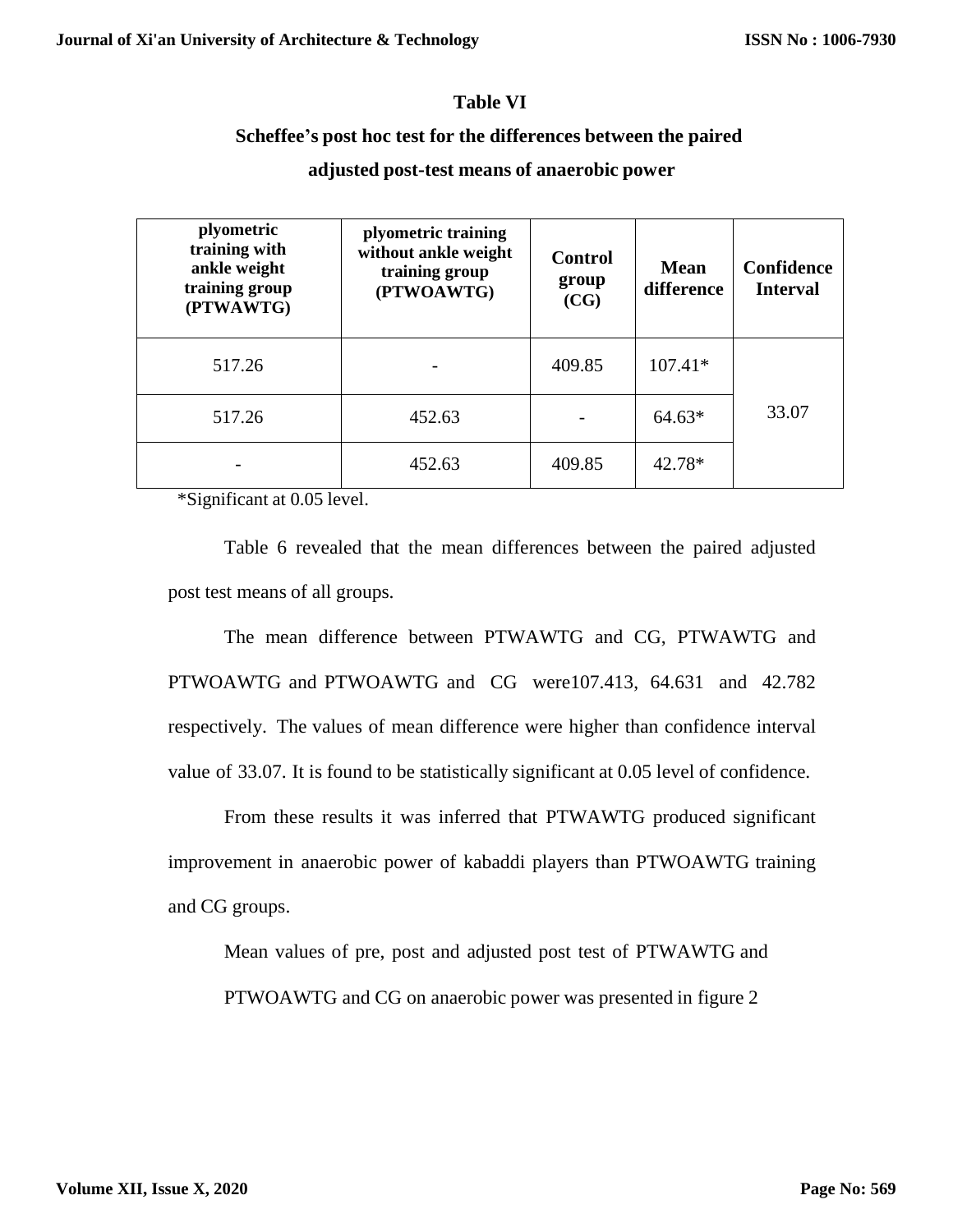



**Bar diagram showing pre, post and adjusted post test means of anaerobic power of plyometric with ankle weight training (PTWAWTG)and plyometric with ankle weight training (PTWOAWTG) and control group**

**(Scores in kg / Mtr / seconds)**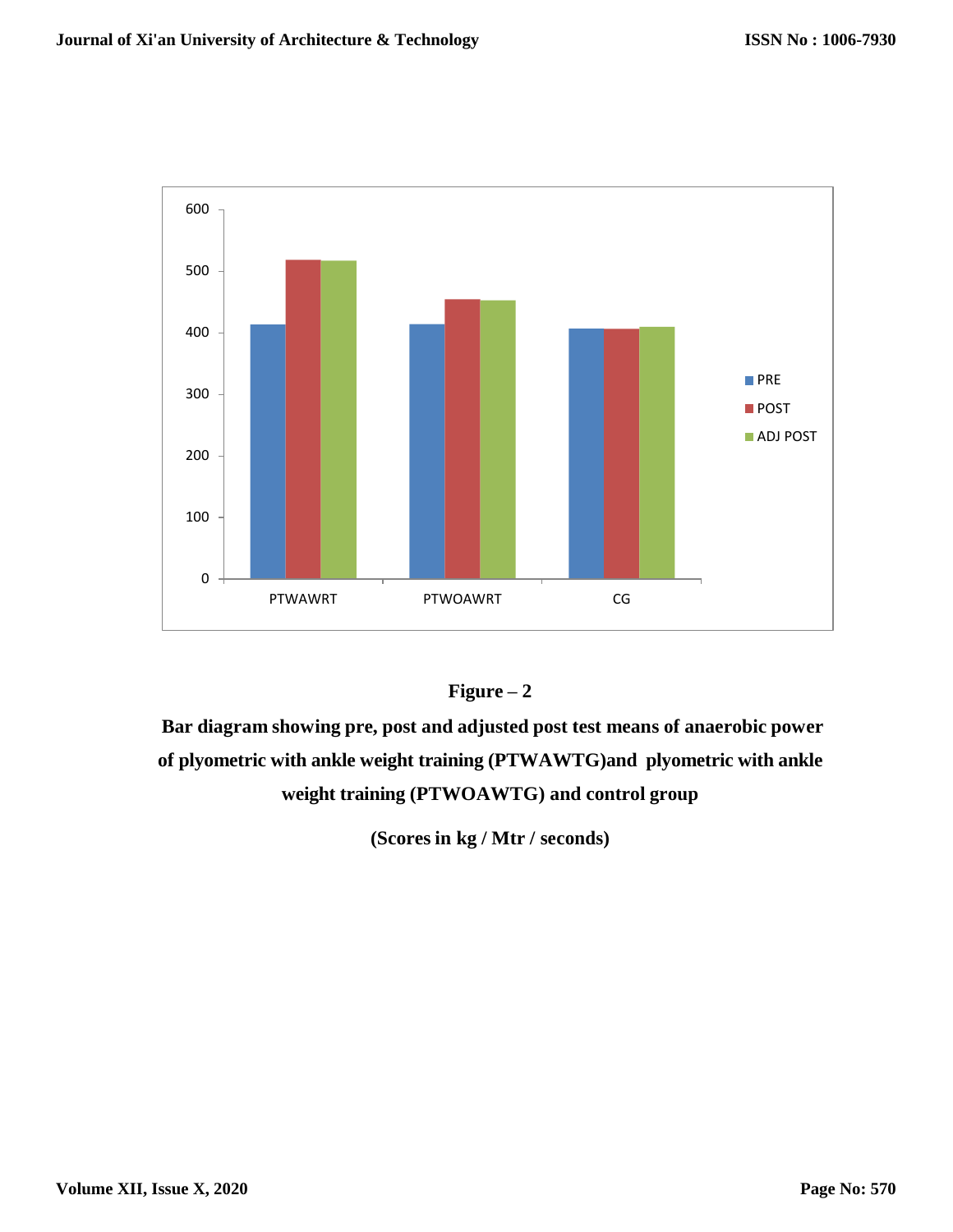#### **DISCUSSION ON FINDINGS**

The present study experimented the effects of plyometric with and without ankle weight training on power parameters of kabaddi players.

The result of this study indicated that without ankle weight training improved the leg explosive power and anaerobic power of kabaddi players. Further, a significant improvement was observed over leg explosive strength and anaerobic power due to the influence of plyometric training with ankle weight training.

It was also observed that there was a significant improvement in leg explosive strength and anaerobic power of kabaddi players due to plyometric with ankle weight training.

The findings of the present study had similarity with the findings of the investigations referred in this study.

**Buchheit (2010)** suggested that substantiate the deficits of strength, proprioception, balance and functionality in recreational athletes with FAI. The isokinetic exercise program used in this study had a positive effect on these parameters. **Jullien, (2008)** indicated that our results indicate that in the short sprints or shuttle sprint with changes in direction, lower limb strengthening did not improve performance. **[Kaminski.](http://bjsm.bmj.com/search?author1=T+W+Kaminski&sortspec=date&submit=Submit),***et.al* **(2002)** studied the effect of strength and proprioception training on eversion to inversion strength ratios in subjects with unilateral functional ankle instability. **Alegre.,***et.al* **(2007)** examined the effectiveness of ankle taping on the limitation of forced supination during a change of direction, as well as the losses of effectiveness after a 30-minute training session. **[Edward,](http://ajs.sagepub.com/search?author1=Edward+M.+Wojtys&sortspec=date&submit=Submit)** *et.al* **(1996)** studied the Neuromuscular Adaptations in Isokinetic, Isotonic, and Agility Training Programs. Weight training is an integral part of most athletic con ditioning programs; yet, the effect of these programs on neuromuscular function remains unclear. **Khan.,***et.al* **(2004)** compared the effectiveness of group resistance and agility-training programs in reducing fall risk in community-dwelling older women with low bone mass. **Dwyer.,** *et.al* **(2002)** studied the Rehabilitation of the Ankle After Acute Sprain or Chronic Instability . **[UfukSekir.](http://www.springerlink.com/content/?Author=Ufuk+Sekir) (2003)** The purpose of this study was to investigate the effects of isokinetic exercise on strength,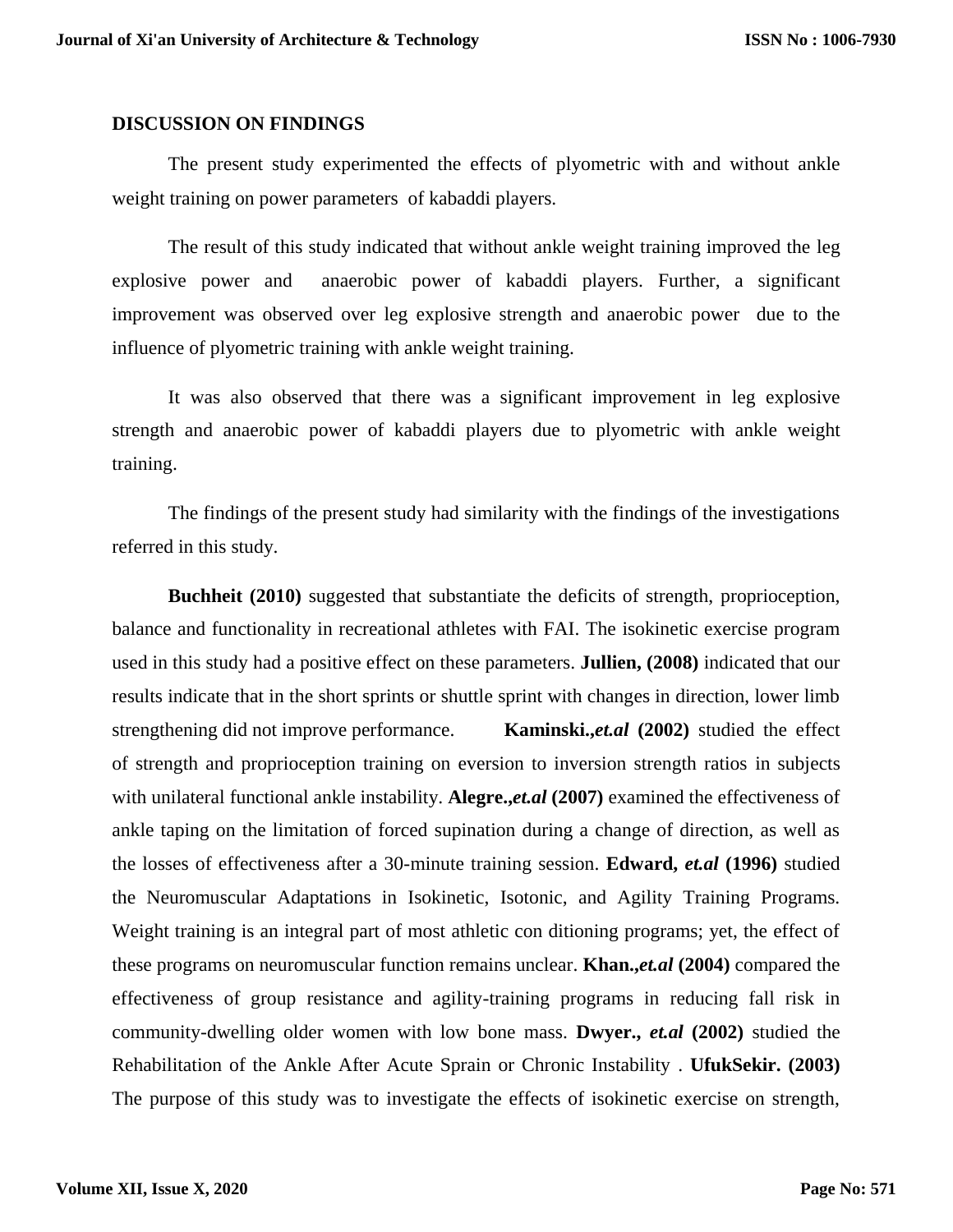joint position sense and functionality in recreational athletes with functional ankle instability (FAI). **Jullien., et.al (2008)** studied the A Short Period of Lower Limb Strength Training Improve Performance in Field-Based Tests of Running and Agility in Young Professional Soccer Players. **Wimmer***et al* **(2011)** studied the Speed Training Drills with Ankle Weights. Training with a string ladder wearing ankle weights will help improve foot speed and agility. **Saltzman,** *et al* **(2004)** studied the effect of Agility Ankle Prosthesis Misalignment on the Peri-Ankle Ligaments In the Agility total ankle replacement system, motion is constrained by the implant's articulating surfaces and the peri-ankle ligaments. The results of the present study indicates that plyometric with and without ankle weight training programme are effective method to improve leg explosive strength and anaerobic capacity of Kabaddi players.

## **CONCLUSIONS**

Based on the results of the study, the following conclusions have been arrived.

1. It was concluded that the twelve weeks of plyometric with and without ankle weight training improved leg explosive strength of kabaddi players.

2. There was significant improvement over aerobic capacity due to the effect of plyometric with and without ankle weight training of kabaddi players.

3. Plyometric with and without ankle weight training for a period of twelve weeks was found to be the most appropriate protocol to produce significant changes over leg explosive power and anaerobic capacity of kabaddi players.

# **REFERENCE**

- 1. Barrow M Harold. and Rose Mary McGee, (1979) **A Practical Approach To Measurement in Physical Education (3rd\_ed),** Philadelphia: Lea and Febiger.
- 2. Best W John, (1977) **Research in Physical Education,** New Delhi: prentice-Hall of India Private Ltd.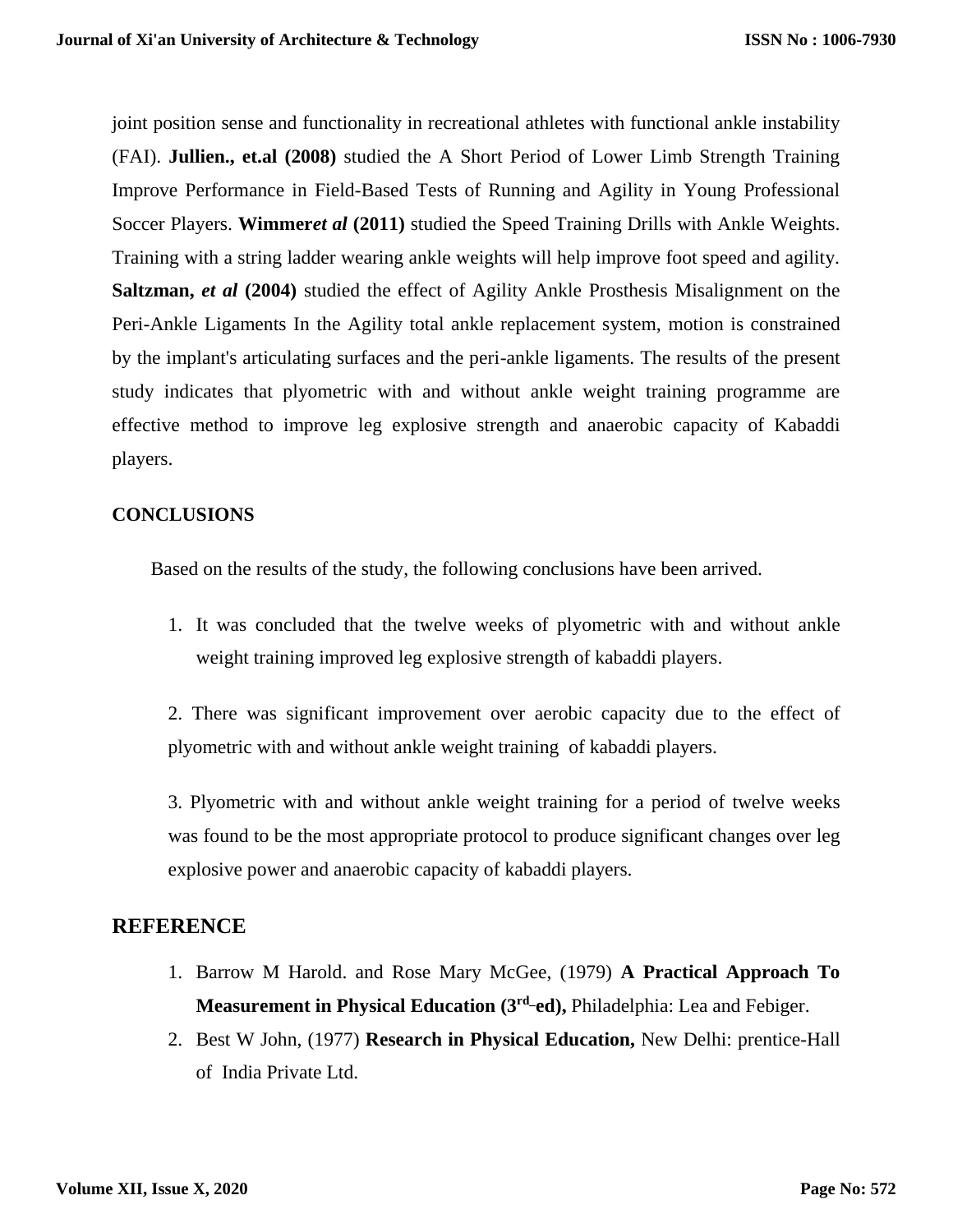- 3. Bucher A Charles, (1958) **Administration of School Health and physical Education Program,** Saint Louis: The C.V. Mosby company.
- 4. Deboroh A. Wuest, (1987) **Foundation of Physical Education Sports,** Saint: Times Mirror/Mosby college publication.
- 5. Mathews K Donald, (1973) **Measurement in Physical Education (4th ed),**  Philadelphia: W.B. Saunders Company.
- 6. Oberteuffer, (1951) **Delbert. Physical education,** New York: Tearper Brothers
- 7. Rober V, (1985) **Physical Fitness (5th ed),** Saint Louis: Missori mosby company.
- 8. Sharkey L Brain, (1984) **Physiology of fitness,** Champaign: Human kinetics publishers data
- 9. Singh D. Hardayal, (1995) **Science of sports training**, New Delhi , DVS publications. Page no 121
- 10. Singh, Hardayal, (1984) **Sports training,** Patiala: Nethaji Subash National Institute pf Sports.
- 11. Williams, Jesse feiring, (1968) **The Principles of Physical Education,** Philadelphia: W.B. Saunders Company.
- 12. Wojtys [M.](http://ajs.sagepub.com/search?author1=Edward+M.+Wojtys&sortspec=date&submit=Submit) Edward *et.al* (1996) **"Neuromuscular Adaptations in Isokinetic,Isotonic, and Agility Training Programs".**Clinical Orthopaedics& Related Research: symposium: Total Ankle Arthroplasty
- 13. M. Khan., et.al (2004) **" Compare the effectiveness of group resistance and agility-training programs in reducing fall risk in community-dwelling older women with low bone mass".**
- 14. DwyerK.Maureen., et.al (2002) **"Rehabilitation of the Ankle After Acute Sprain or Chronic Instability".***University of Erlangen, Erlangen, Germany*.
- 15. [RidgeM](http://physther.net/search?author1=Tara+M+Ridge&sortspec=date&submit=Submit)Tara, et.al (2003)**" Effect of tai chi exercise on proprioception of ankle and knee joints in old people".**Sports Medicine Building, East Carolina University, Greenville.
- 16. [UfukSekir.](http://www.springerlink.com/content/?Author=Ufuk+Sekir) (2003) **"Investigate the effects of isokinetic exercise on strength, joint position sense and functionality in recreational athletes with functional ankle instability (FAI)"**.Department of Rehabilitation Sciences and Physical Therapy, Ghent University.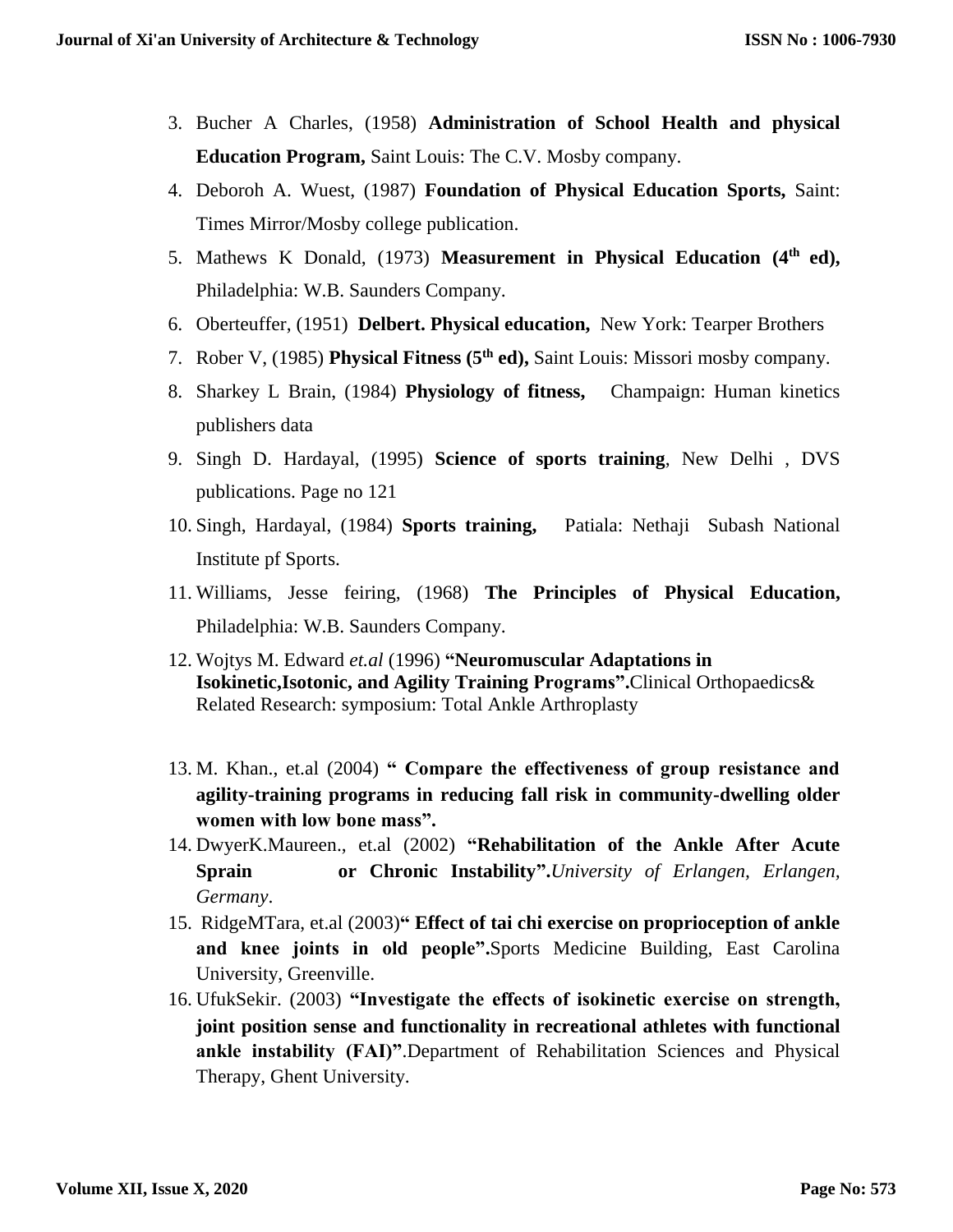- 17. Buchheit M., et.al (2010) "Improving repeated sprint ability in young elite soccer players: repeated shuttle sprints vs. explosive strength training"*Journal of strength and conditioning research* 24(10).
- 18. Meylan., et.al (2009) **"Effects of in-season plyometric training within soccer practice on explosive actions of young players".***J Strength Cond Res* 23(9).
- 19.Jullien., et.al (2008)**"A Short Period of Lower Limb Strength Training Improve Performance"**2008 National Strength and Conditioning Associatio.
- 20. Erčulj., et.al (2010) **" physical demands on young elite European female basketball players with special reference to speed, agility, explosive strength, and take-off power"***J Strength Cond Res* 24(11).
- 21. L. M. Alegre., et.al (2007) **"The effectiveness of ankle taping on the limitation of forced supination during a change of direction"** The Authors. Journal compilation, Scandinavian Physiological Society.
- 22. [Greene L.David.](http://ajs.sagepub.com/search?author1=David+L.+Greene&sortspec=date&submit=Submit), et.al (1999) **"The effects of prophylactic knee braces on athlete speed and agility, as well as brace tendency to migrate".Dalian Maritime University,Dalian,China.**
- 23. [B. Brown.](http://jap.physiology.org/search?author1=A.+B.+Brown&sortspec=date&submit=Submit), et.al (1990)**"Maximal weight-lifting performance, isometric strength, isokinetic torque, whole muscle and individual fiber"**School of Physiotherapy, La Trobe University, Victoria, Australia.
- 24. [T W Kaminski.](http://bjsm.bmj.com/search?author1=T+W+Kaminski&sortspec=date&submit=Submit), et.al (2002)**"Effect of strength and proprioception training on eversion to inversion strength ratios in subjects with unilateral functional ankle instability".***. Sci. Sports Exerc.*, Vol. 33, No. 10, 2002, pp. 1667-1673.
- 25. Villiers De.Rangel, et .al (1993**) "Velocity of movement during ankle strength and power training with elastic resistance bands in older patients attending a day hospital rehabilitation program"**Journal InformationPerceptual and Motor Skills.
- 26. Shedlarski., et.al (2011)**"The relationship of Strength and Body Composition to Vertical Jump Ability in Division 1 Female Volleyball Players".**N Am J Sports PhysTher. 2008 February; 3(1): 41–47.
- 27. CédricLehance, et.al(2003)**"Explosive Strength Imbalances in Professional Basketball Players"**Virginia Commonwealth University.
- 28. Belinda J. et.al (2004) **"Effects of dynamic and static stretching on explosive agility activityPredictors of Lower Extremity Injuries",** Republic of Ireland; [martin.mcintyre@staff.ittralee.ie](mailto:martin.mcintyrestaff.ittralee.ie)